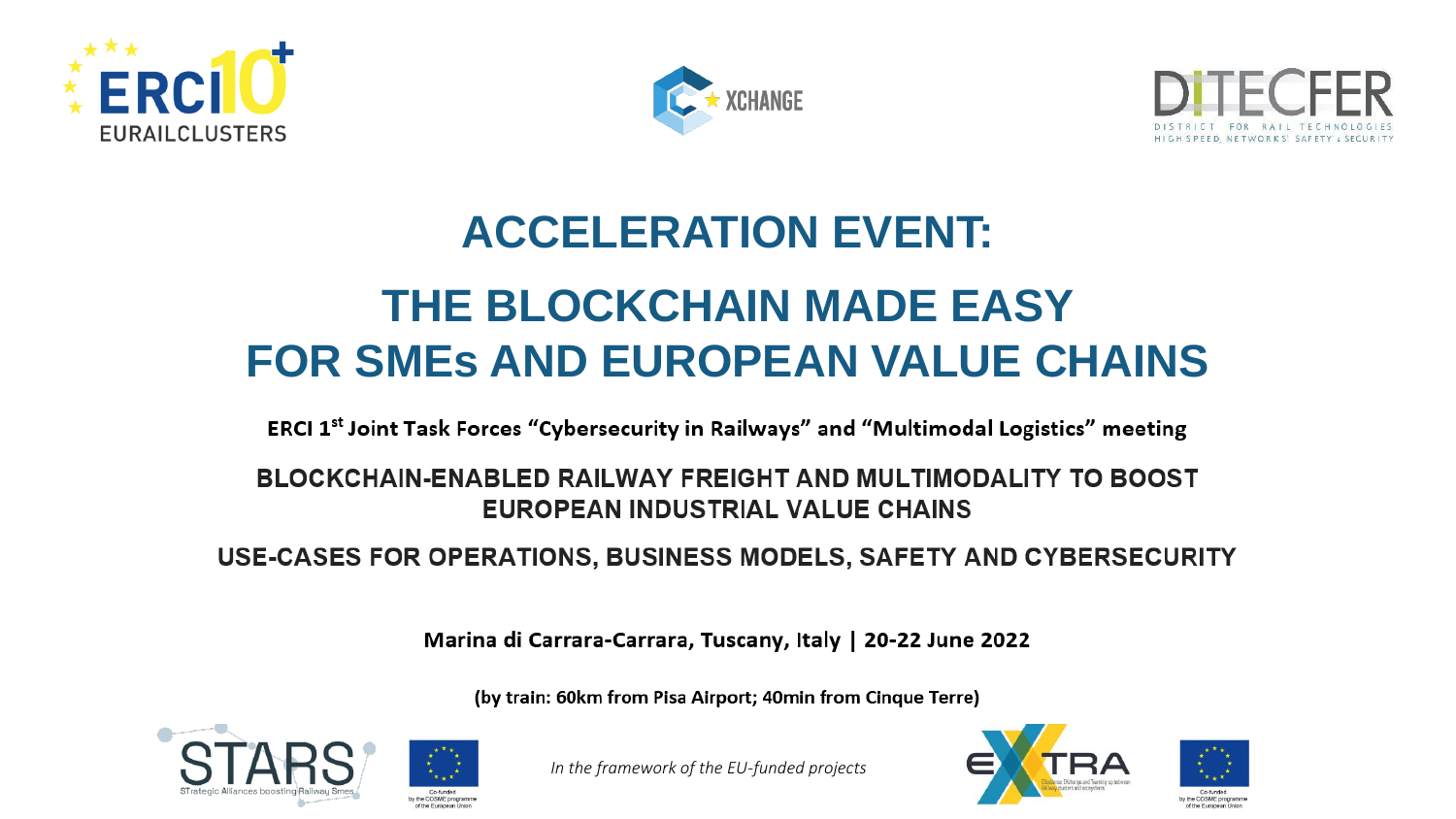





The initiative is organised by the DITECFER Railway Cluster in the framework of the EU-funded "EXXTRA" and "STARS" projects it coordinates, and in collaboration with the ERCI Task Forces "Cybersecurity in Railways" and "Multimodal Logistics". Goal of the initiative is to:

## **(DAY 1)**

- **Describe** the state-of-the-art of the topics covered by the 2 Task Forces + of the Blockchain technology, as intro
- **Present** a set of **current use-cases** of the Blockchain in the Railway and Multimodallity sector from key European stakeholders (Railway suppliers, National Railways, Ports, Logistics chains, etc.) **(DAY 2)**
- **Pitch**, **discuss** and **work** on **potential new use-cases** of the Blockchain in the Railway and Multimodality sector to deliver more performant, safer, and resilient European Value Chains. The goal is to work and promote ideas for joint projects with the ecosystem's stakeholders (ports, multimodal freight terminals, freight transport operators, customers, supply industries, research centres, …). The **use of the STARS Blockchain network** will be possible. **(DAY 3)**
- **"***From cave to port***"**: **Visit** on the field with **jeeps** along the Marble supply chain, to follow the process from sourcing to port shipping at Marina di Carrara Port of the first Tuscan sector having applied the Blockchain technology from which the STARS Blockchain network has been derived.